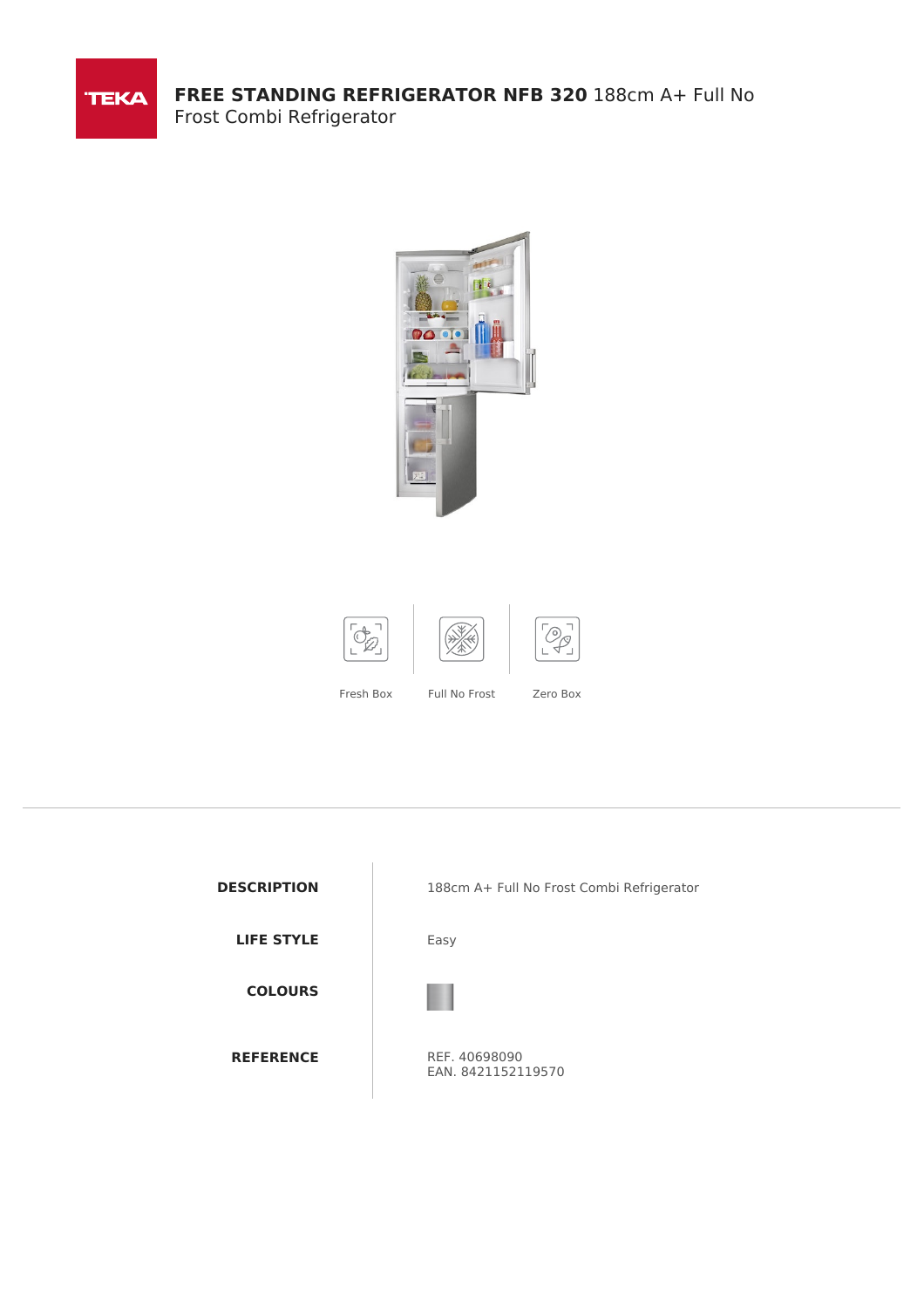**TEKA** 

**FEATURES** Full No Frost Combi refrigerator Electronic control panel Stainless steel finishing 4 \* freezer Antibacterial gasket Safety glass shelves 0-3º Zone 2 vegetable drawers Energy Class : A+ Climate Class : SN-T Noise level : 43 dBA Total gross capacity : 320 litres Net capacity ( fridge ): 172 litres Net capacity ( chiller ): 25 litres Net capacity ( freezer ): 90 litres Voltage : 220/40-50 Hz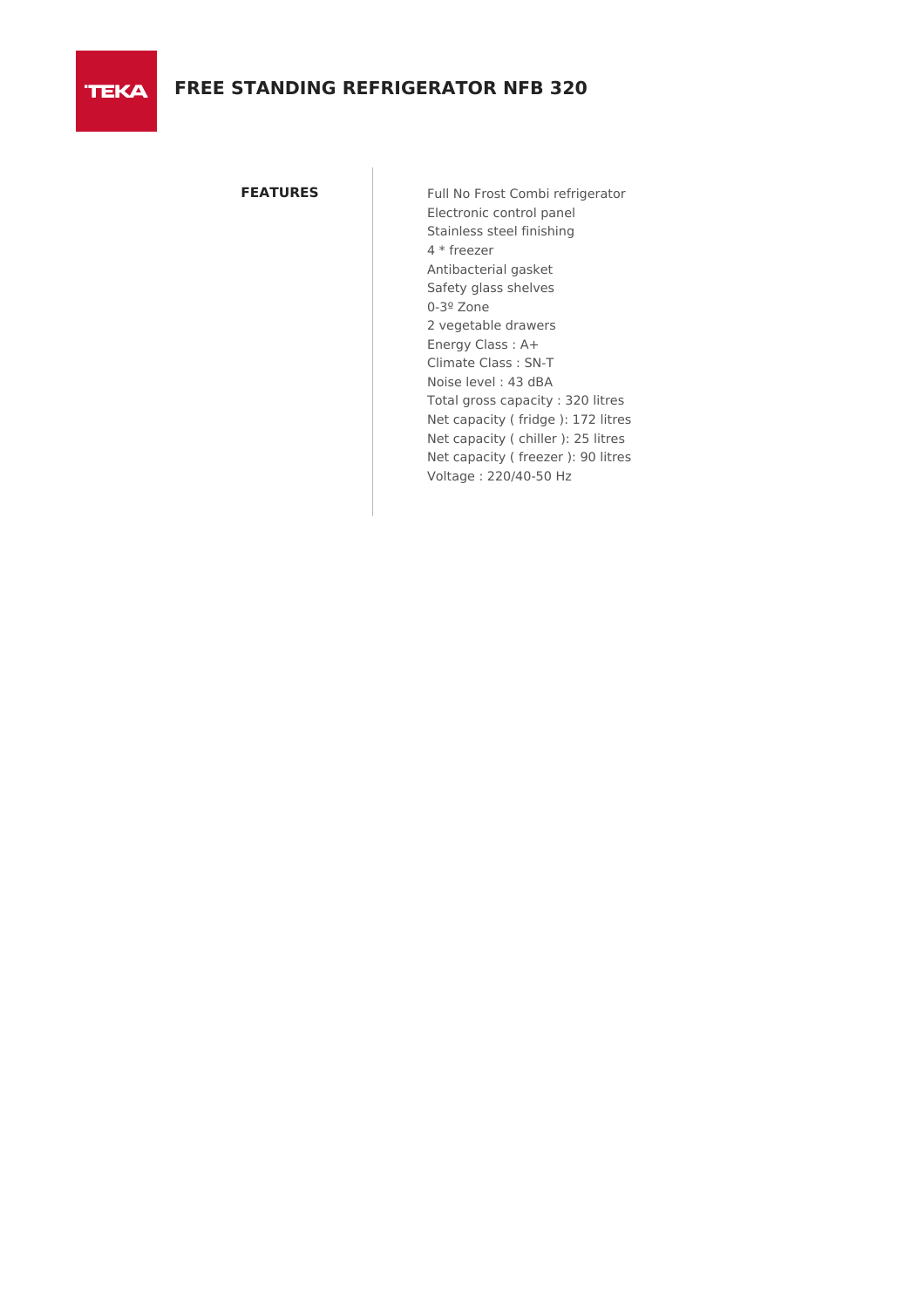

# **DIMENSIONS**

**TEKA** 

**Product height (mm):** 1853 **Product width (mm):** 595 **Product depth (mm):** 600 **Product length (mm): Net weight (Kg):** 64

# **TECH SPECS**

**PRODUCT SHEET Cooling system:** FULL NF **No Frost In Refrigerator Compartment:** Yes **No Frost in freezer compartment:** Yes **Total gross capacity (litres):** 320 **Refrigerator compartment capacity (litres):** 172 **Chilling Compartment Capacity (litres):** 25 **Freezer compartment capacity (litres):** 90 **Freezer classification:** 4 **Freezing capacity:** 4,0 **Temperature Rise Time (h):** 17 **Climate class:** SN/T **Noise level (dB):** 43 **Certificates:** CE, TUV

## **POWER SUPPLY Frequency (Hz):** 50

**Power rate (V):** 230 **Power rate (W):** 120 **Defrost element power (W):** 127 **Energy consumption (kw/day):** 0,913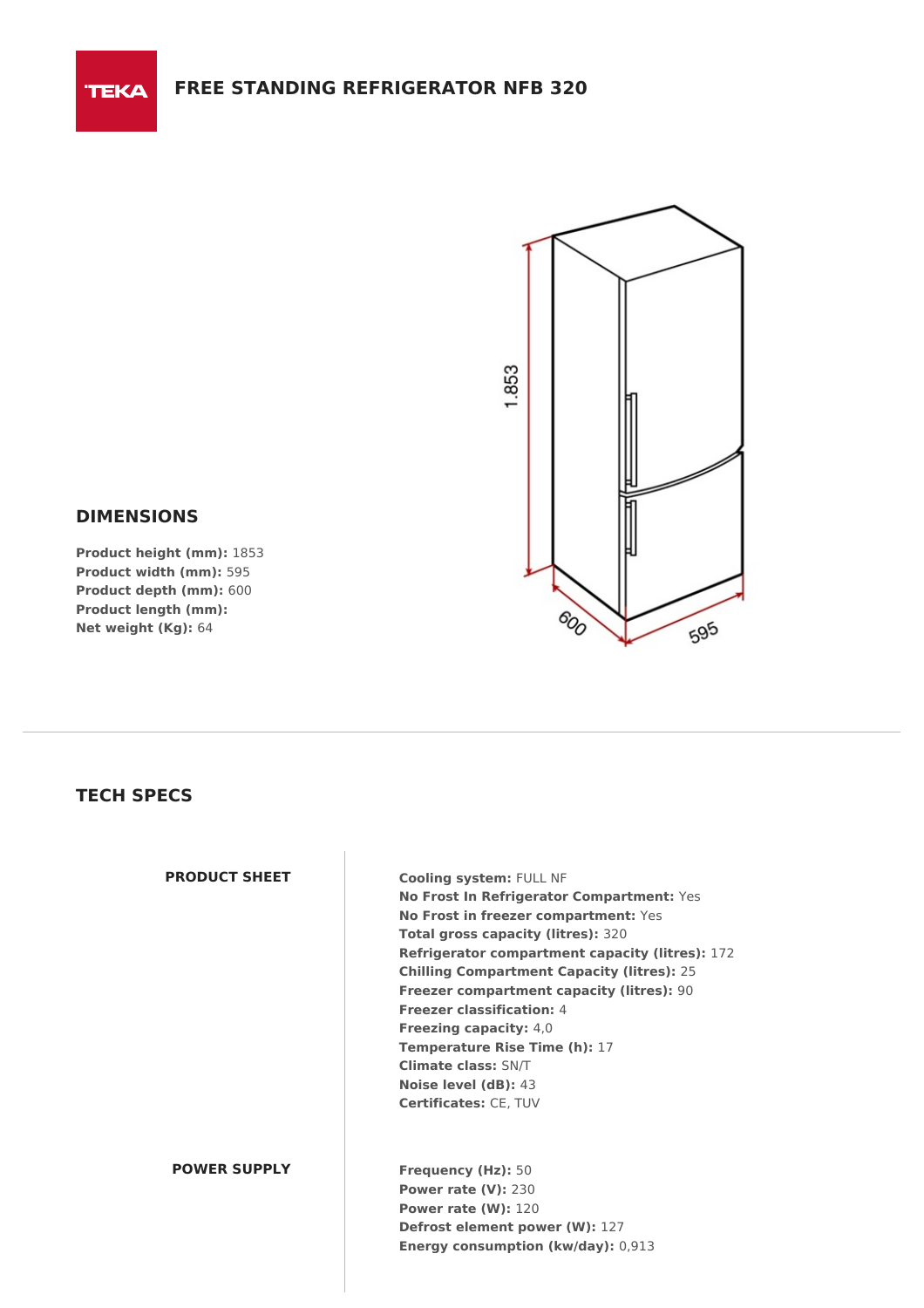### **PARTICULAR CHARACTERISITICS**

**Type of installation:** Free standing **Automatic defrosting in the refrigeration compartment:** Yes **Automatic defrosting in the freezer compartment:** Yes **Antibacterial treatment:** NO **Inner light:** Yes **Type of inner light:** STANDARD BULB **Reversible doors:** Yes **External handle:** Yes

**EQUIPMENT Antibacterial gasket:** Yes **Multipurpose compartment:** NO **Ice cubes tray:** 1 **Bottle rack type:** NO **Adjustable feet front:** Yes **Roller (rear):** Yes **Refrigerator adjustable shelves:** Yes **Vegetable drawers:** 2 **Temperature and humidity regulation in drawers:** FRESH BOX